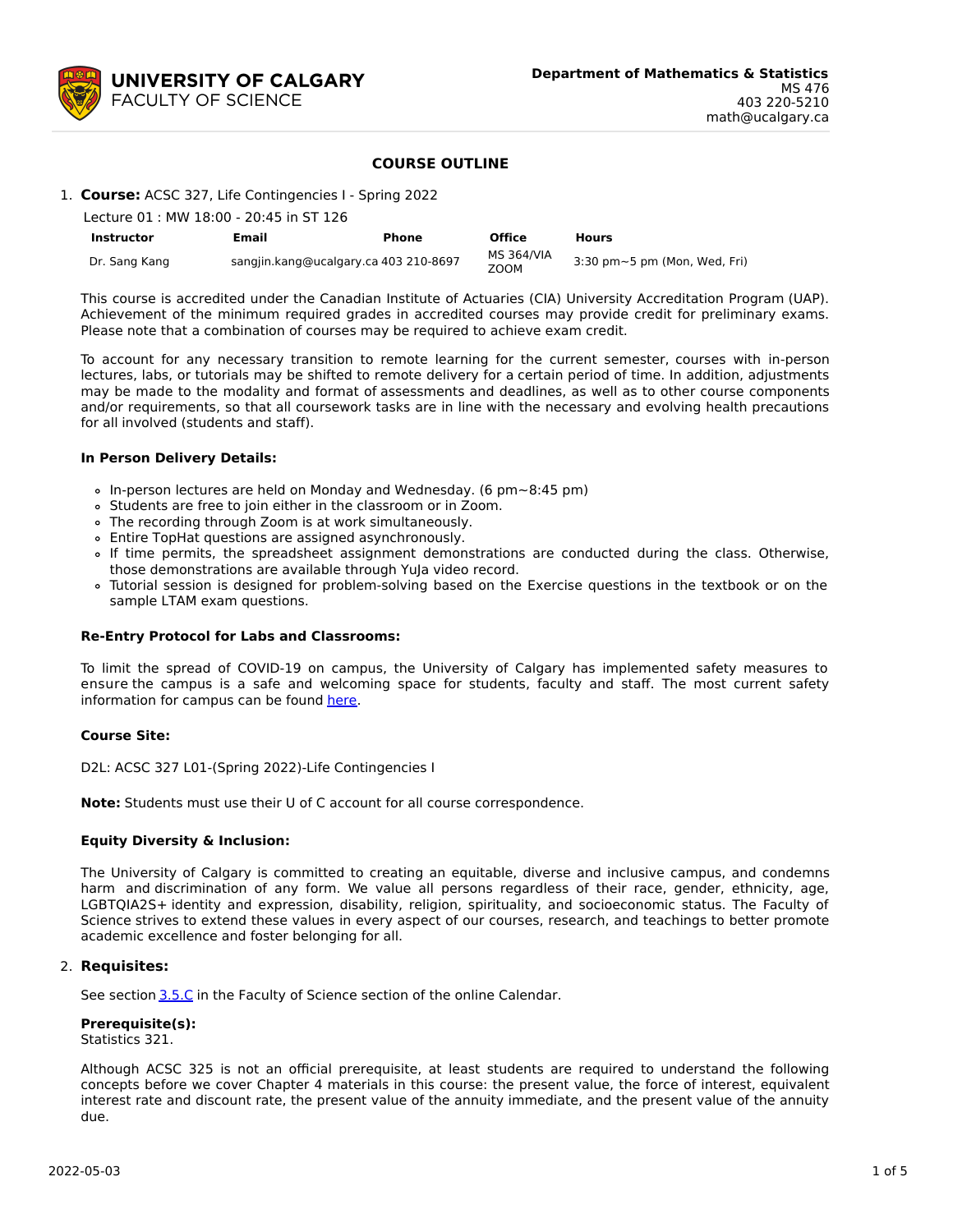**Students who are not used to those concepts are highly suggested to take ACSC 325 in advance before taking this ACSC 327 course.**

## 3. **Grading:**

The University policy on grading and related matters is described in [F.1](http://www.ucalgary.ca/pubs/calendar/current/f-1.html) and [F.2](http://www.ucalgary.ca/pubs/calendar/current/f-2.html) of the online University Calendar.

|  |  | In determining the overall grade in the course the following weights will be used: |  |
|--|--|------------------------------------------------------------------------------------|--|
|--|--|------------------------------------------------------------------------------------|--|

| <b>Course</b><br>Component             |     | Weight Due Date (duration for exams)                                           | <b>Modality</b><br>for exams | <b>Location for exams</b>                                                      |
|----------------------------------------|-----|--------------------------------------------------------------------------------|------------------------------|--------------------------------------------------------------------------------|
| TopHat<br>participation <sup>1</sup>   | 3%  | Ongoing                                                                        |                              |                                                                                |
| Spreadsheet<br>assignment <sup>2</sup> | 2%  | Ongoing                                                                        |                              |                                                                                |
| Two quizzes <sup>3</sup>               | 10% | Ongoing                                                                        |                              |                                                                                |
| Mid-term exam $14$ 20%                 |     | May 25 2022 at 09:00 pm (50 Minutes)                                           | in-person                    | ST 126                                                                         |
| Mid-term exam $25$ 20%                 |     | Jun 08 2022 at 09:00 pm (50 Minutes)                                           | in-person                    | ST 126                                                                         |
| Registrar<br>Scheduled Final<br>Exam   | 45% | Will be available when the final exam<br>schedule is released by the Registrar | in person                    | Will be available when the final exam<br>schedule is released by the Registrar |

<sup>1</sup> Weekly asynchronous series of questions are assigned through TopHat application.

 $<sup>2</sup>$  Spreadsheet assignments on the provincial lifetable and the associated actuarial application</sup>

<sup>3</sup> Quiz 1: 30-minute quiz on May 11 (Wed) during the tutorial session (9 pm~9:30 pm) Quiz 2: 30-minute quiz on June 1 (Wed) during the tutorial session (9  $pm \sim 9:30$  pm)

<sup>4</sup> Mid-term exam 1 will be held during the tutorial session.

<sup>5</sup> Mid-term exam 2 will be held during the tutorial session.

Each piece of work (reports, assignments, quizzes, midterm exam(s) or final examination) submitted by the student will be assigned a grade. The student's grade for each component listed above will be combined with the indicated weights to produce an overall percentage for the course, which will be used to determine the course letter grade.

The conversion between a percentage grade and letter grade is as follows.

|                                   | A.   |      | м.<br>-<br>- - |     |     | ъ.         |         |     |     | D+   |      |
|-----------------------------------|------|------|----------------|-----|-----|------------|---------|-----|-----|------|------|
| <b>Minimum % Required</b><br>____ | 95 % | 90 % | 85 %           | 80% | 75% | 70<br>$\%$ | 65<br>% | 60% | 55% | 50 % | 45 % |

This course will have a Registrar Scheduled Final exam that will be delivered in-person and on campus. The Final Examination Schedule will be published by the Registrar's Office [approximately](https://www.ucalgary.ca/registrar/exams) one month after the start of the term. The final exam for this course will be designed to be completed within 2 hours.

The University of Calgary offers a [flexible](https://www.ucalgary.ca/pubs/calendar/current/f-1-3.html) grade option, Credit Granted (CG) to support student's breadth of learning and student wellness. Faculty units may have additional requirements or restrictions for the use of the CG grade at the faculty, degree or program level. To see the full list of Faculty of Science courses where CG is not eligible, please visit the following website: [https://science.ucalgary.ca/current-students/undergraduate/program](https://science.ucalgary.ca/current-students/undergraduate/program-advising/flexible-grading-option-cg-grade)advising/flexible-grading-option-cg-grade

# 4. **Missed Components Of Term Work:**

The university has suspended the requirement for students to provide evidence for absences. Please do not attend medical clinics for medical notes or Commissioners for Oaths for statutory declarations.

In the event that a student legitimately fails to submit any online assessment on time (e.g. due to illness etc...), please contact the course coordinator, or the course instructor if this course does not have a coordinator to arrange for a re-adjustment of a submission date. Absences not reported within 48 hours will not be accommodated. If an excused absence is approved, one possible arrangement is that the percentage weight of the legitimately missed assignment could also be pro-rated among the components of the course. This option is at the discretion of the coordinator and may not be a viable option based on the design of this course.

## 5. **Scheduled Out-of-Class Activities:**

There are no scheduled out of class activities for this course.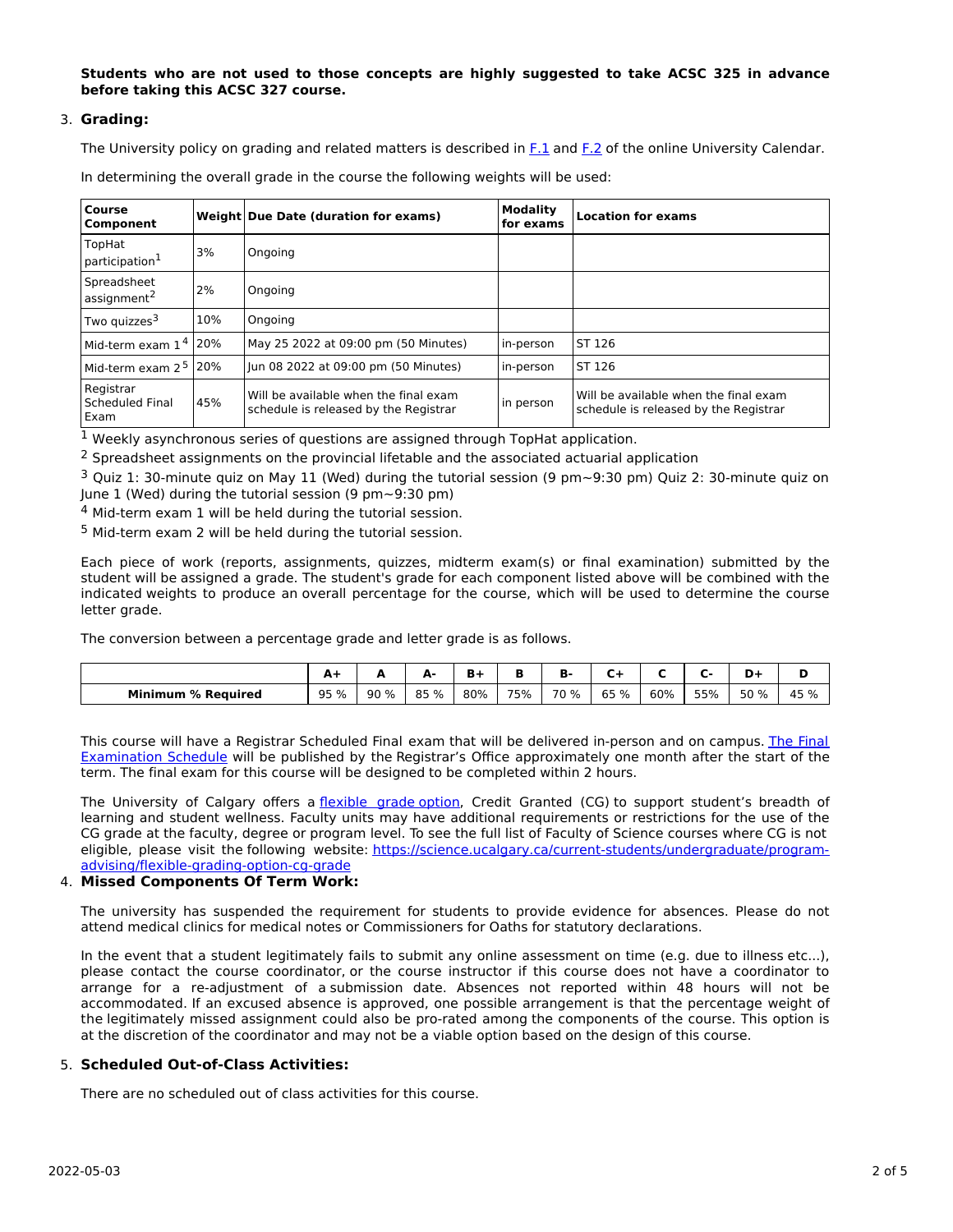## 6. **Course Materials:**

Required Textbook(s):

David C. M. Dickson, Mary R. Hardy, and Howard R. Waters, Actuarial Mathematics for Life Contingent Risks (3rd edition): Cambridge University Press.

LTAM exam homepage in SOA: https://www.soa.org/education/exam-reg/edu-exam-ltam-detail/

FAM exam homepage in SOA: <https://www.soa.org/education/exam-req/edu-exam-fam/>

In order to successfully engage in their learning experiences at the University of Calgary, students taking online, remote and blended courses are required to have reliable access to the following technology:

- A computer with a supported operating system, as well as the latest security, and malware updates;
- A current and updated web browser;
- Webcam/Camera (built-in or external);
- Microphone and speaker (built-in or external), or headset with microphone;
- Current antivirus and/or firewall software enabled;
- Stable internet connection.

For more information please refer to the UofC **[ELearning](https://elearn.ucalgary.ca/technology-requirements-for-students)** online website.

## 7. **Examination Policy:**

Only non-programmable calculators may be used for the quizzes, mid-term exams and final exam.

The following (SOA exam) models of Texas Instruments are strongly recommended:

- BA-35
- BA II Plus
- BA II Plus Professional
- TI-30Xa
- TI-30X II
- TI-30XS Multiview

Students should also read the Calendar, [Section](http://www.ucalgary.ca/pubs/calendar/current/g.html) G, on Examinations.

As this course is a CIA accredited course, we need to follow two of the preferred practices given in the CIA [UAP](https://www.cia-ica.ca/docs/default-source/2020/220117e.pdf).

- 1. If this course is being offered online, exams will be published online at the same time for all candidates, with a total publication and completion time limit corresponding to the exam duration plus a limited period of about 15 minutes for upload if paper answers are to be uploaded. Exceptions will be made only to students who have SAS accommodations and/or students who are living in different time zones; these will be handled on a case by case basis.
- 2. You will be required to sign the following statement based on honor on each assessment: "I understand that this assessment is part of an accredited course under the University Accreditation Program of the Canadian Institute of Actuaries (CIA). In addition to the University rules governing academic integrity, I understand that I am subject to the Code of Conduct and Ethics for Candidates in the CIA Education System and related policy. I swear on my honor to have completed the work on my own and in accordance with the assessment's rules and instructions."

# 8. **Approved Mandatory And Optional Course Supplemental Fees:**

There are no mandatory or optional course supplemental fees for this course.

## 9. **Writing Across The Curriculum Statement:**

For all components of the course, in any written work, the quality of the student's writing (language, spelling, grammar, presentation etc.) can be a factor in the evaluation of the work. See also Section [E.2](http://www.ucalgary.ca/pubs/calendar/current/e-2.html) of the University Calendar.

# 10. **Human Studies Statement:**

Students will not participate as subjects or researchers in human studies.

See also **[Section](http://www.ucalgary.ca/pubs/calendar/current/e-5.html) E.5** of the University Calendar.

## 11. **Reappraisal Of Grades:**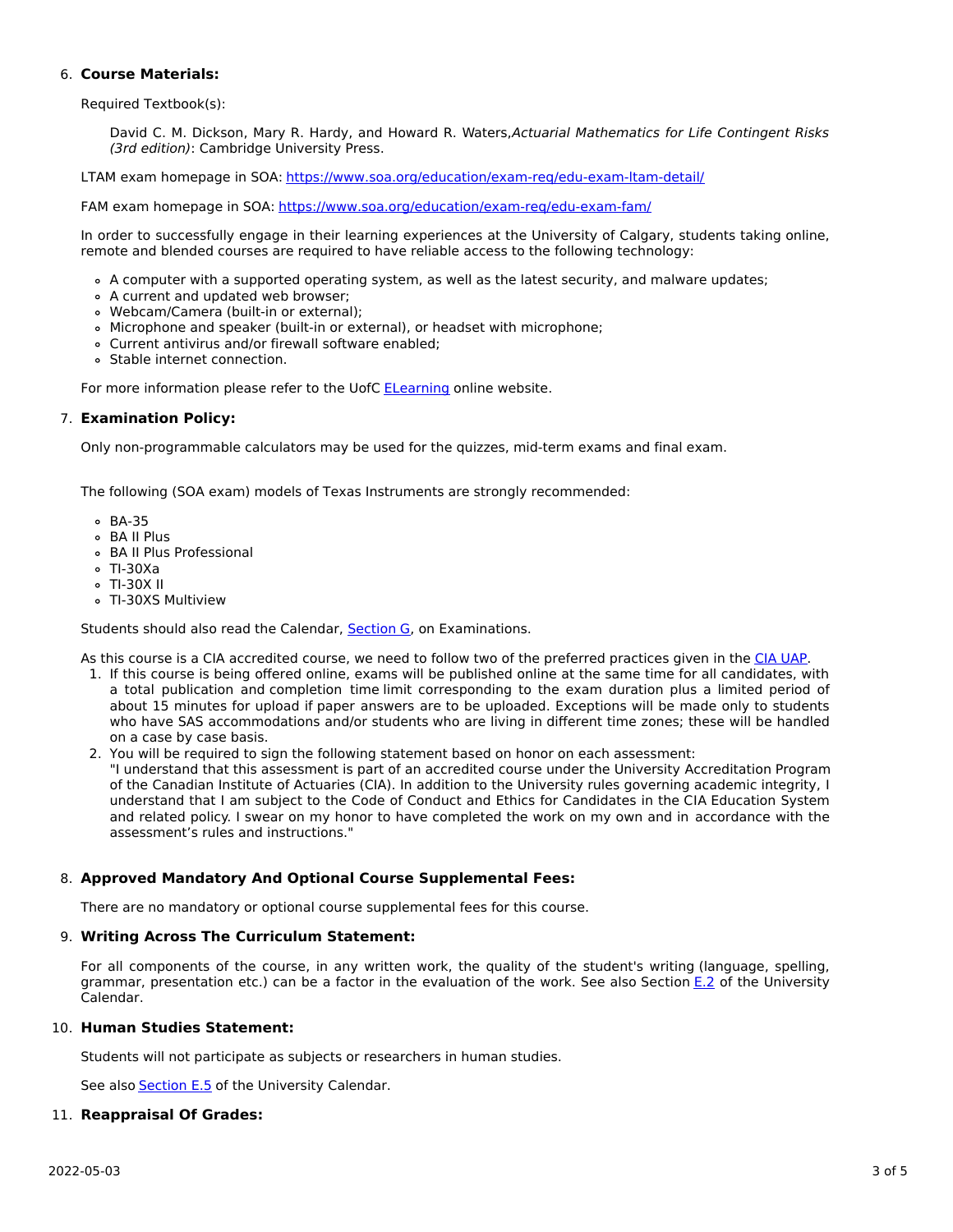A student wishing a reappraisal, should first attempt to review the graded work with the Course coordinator/instructor or department offering the course. Students with sufficient academic grounds may request a reappraisal. Non-academic grounds are not relevant for grade reappraisals. Students should be aware that the grade being reappraised may be raised, lowered or remain the same. See [Section](http://www.ucalgary.ca/pubs/calendar/current/i-3.html) I.3 of the University Calendar.

- a. **Term Work:** The student should present their rationale as effectively and as fully as possible to the Course coordinator/instructor within **ten business days** of either being notified about the mark, or of the item's return to the class. If the student is not satisfied with the outcome, the student shall submit the Reappraisal of Graded Term work [form](https://science.ucalgary.ca/sites/default/files/teams/1/Reappraisal_Termwork_2021.pdf) to the department in which the course is offered within 2 business days of receiving the decision from the instructor. The Department will arrange for a reappraisal of the work within the next ten business days. The reappraisal will only be considered if the student provides a detailed rationale that outlines where and for what reason an error is suspected. See sections [I.1](http://www.ucalgary.ca/pubs/calendar/current/i-1.html) and [I.2](http://www.ucalgary.ca/pubs/calendar/current/i-2.html) of the University Calendar
- b. **Final Exam:**The student shall submit the request to Enrolment Services. See [Section](http://www.ucalgary.ca/pubs/calendar/current/i-3.html) I.3 of the University Calendar.

## 12. **Other Important Information For Students:**

- a. **Mental Health** The University of Calgary recognizes the pivotal role that student mental health plays in physical health, social connectedness and academic success, and aspires to create a caring and supportive campus community where individuals can freely talk about mental health and receive supports when needed. We encourage you to explore the mental health resources available throughout the university community, such as counselling, self-help resources, peer support or skills-building available through the SU Wellness Centre (Room 370, MacEwan Student Centre, Mental Health [Services](https://www.ucalgary.ca/wellnesscentre/services/mental-health-services) Website) and the Campus Mental Health Strategy website [\(Mental](http://www.ucalgary.ca/mentalhealth) Health).
- b. **SU Wellness Services:** For more information, see their [website](http://www.ucalgary.ca/wellnesscentre) or call [403-210-9355](tel:4032109355).
- c. **Sexual Violence:** The Sexual Violence Support Advocate, Carla Bertsch, can provide confidential support and information regarding sexual violence to all members of the university community. Carla can be reached by email [\(svsa@ucalgary.ca](mailto:svsa@ucalgary.ca)) or phone at [403-220-2208](tel:4032202208). The complete University of Calgary policy on sexual violence can be viewed [here.](https://www.ucalgary.ca/legal-services/sites/default/files/teams/1/Policies-Sexual-and-Gender-Based-Violence-Policy.pdf)
- d. **Misconduct:** Academic integrity is the foundation of the development and acquisition of knowledge and is based on values of honesty, trust, responsibility, and respect. We expect members of our community to act with integrity. Research integrity, ethics, and principles of conduct are key to academic integrity. Members of our campus community are required to abide by our institutional Code of [Conduct](https://www.ucalgary.ca/legal-services/sites/default/files/teams/1/Policies-Code-of-Conduct.pdf) and promote academic integrity in upholding the University of Calgary's reputation of excellence. Some examples of academic misconduct include but are not limited to: posting course material to online platforms or file sharing without the course instructor's consent; submitting or presenting work as if it were the student's own work; submitting or presenting work in one course which has also been submitted in another course without the instructor's permission; borrowing experimental values from others without the instructor's approval; falsification/fabrication of experimental values in a report. Please read the following to inform yourself more on academic integrity:

**Student [Handbook](https://www.ucalgary.ca/live-uc-ucalgary-site/sites/default/files/teams/9/AI-Student-handbook-1.pdf) on Academic Integrity** Student Academic Misconduct [Policy](https://www.ucalgary.ca/legal-services/sites/default/files/teams/1/Policies-Student-Academic-Misconduct-Policy.pdf) and [Procedure](https://www.ucalgary.ca/legal-services/sites/default/files/teams/1/Policies-Student-Academic-Misconduct-Procedure.pdf) Faculty of Science Academic [Misconduct](https://science.ucalgary.ca/current-students/undergraduate/program-advising) Process [Research](https://www.ucalgary.ca/legal-services/sites/default/files/teams/1/Policies-Research-Integrity-Policy.pdf) Integrity Policy

Additional information is available on theStudent Success Centre [Academic](https://ucalgary.ca/student-services/student-success/learning/academic-integrity) Integrity page

## e. **Academic Accommodation Policy:**

It is the student's responsibility to request academic accommodations according to the University policies and procedures listed below. The student accommodation policy can be found at: <https://www.ucalgary.ca/legal-services/sites/default/files/teams/1/Policies-Student-Accommodation-Policy.pdf>

Students needing an accommodation because of a disability or medical condition should communicate this need to Student Accessibility Services in accordance with the Procedure for Accommodations for Students with Disabilities: [https://www.ucalgary.ca/legal-services/sites/default/files/teams/1/Policies-Accommodation](https://www.ucalgary.ca/legal-services/sites/default/files/teams/1/Policies-Accommodation-for-Students-with-Disabilities-Procedure.pdf)for-Students-with-Disabilities-Procedure.pdf.

Students needing an accommodation in relation to their coursework or to fulfil requirements for a graduate degree, based on a Protected Ground other than Disability, should communicate this need, by filling out the Request for Academic [Accommodation](https://science.ucalgary.ca/sites/default/files/teams/1/request-accommodation-academic-courses.pdf) Form and sending it to Mark Bauer by email [bauerm@ucalgary.ca](mailto:bauerm@ucalgary.ca) preferably 10 business days before the due date of an assessment or scheduled absence.